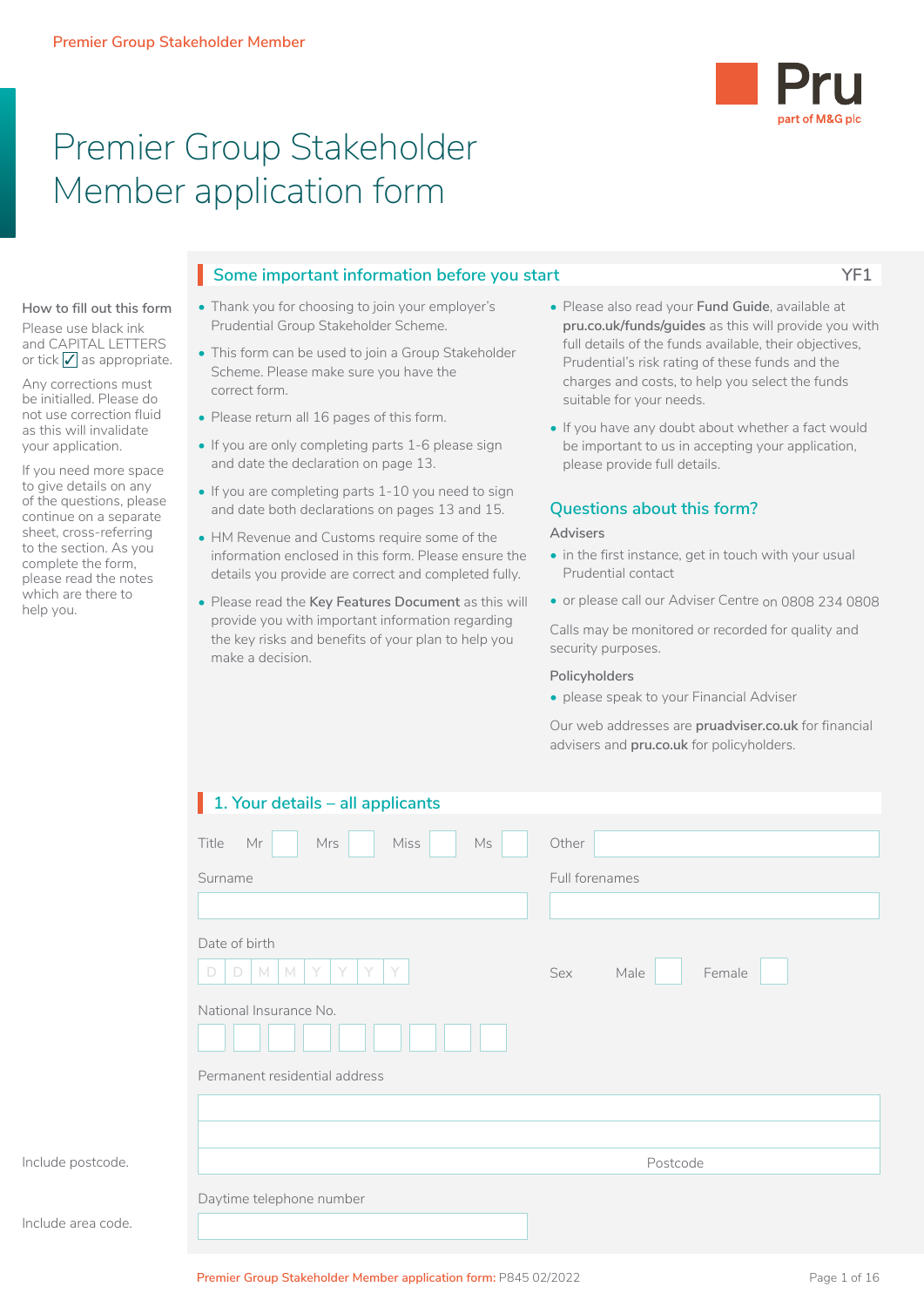# **1. Your details – continued YF2** I

Your Selected Retirement Age must normally be between 55-75 (HM Revenue& Customs normally only allow pension ages earlier than 55 where the member has a protected pension age).

\* There are a number of possible ways you may trigger the Money Purchase Annual Allowance (MPAA) when accessing your benefits flexibly. Your pension scheme or provider will have informed you if this is the case.

For further information please speak to your Financial Adviser.

|                                         | The Selected Retirement Age for the scheme will apply unless you tell us that you want a different age to apply.                                                                                                                                                                                                  |                                       |     |                   |
|-----------------------------------------|-------------------------------------------------------------------------------------------------------------------------------------------------------------------------------------------------------------------------------------------------------------------------------------------------------------------|---------------------------------------|-----|-------------------|
| Selected<br>Retirement Age              |                                                                                                                                                                                                                                                                                                                   | Are you a Prudential<br>policyholder? | Yes | No                |
| Yearly Earnings                         | £                                                                                                                                                                                                                                                                                                                 |                                       |     |                   |
|                                         | Your earnings will allow us to give you more relevant quotations. We will compare estimated eventual benefits<br>with your estimated retirement earnings. If you don't give an earnings figure, we will use the current national<br>average earnings figure projected to your retirement date for the comparison. |                                       |     |                   |
|                                         | Have you previously accessed benefits flexibly?*                                                                                                                                                                                                                                                                  |                                       | Yes | <b>No</b>         |
|                                         | If Yes, please specify the date these were accessed                                                                                                                                                                                                                                                               |                                       |     |                   |
| D<br>M<br>M<br>D                        |                                                                                                                                                                                                                                                                                                                   |                                       |     |                   |
|                                         |                                                                                                                                                                                                                                                                                                                   |                                       |     |                   |
| 2. Your employment                      |                                                                                                                                                                                                                                                                                                                   |                                       |     |                   |
| What is your occupation?                |                                                                                                                                                                                                                                                                                                                   |                                       |     |                   |
|                                         |                                                                                                                                                                                                                                                                                                                   |                                       |     |                   |
| Name of scheme                          |                                                                                                                                                                                                                                                                                                                   |                                       |     |                   |
|                                         |                                                                                                                                                                                                                                                                                                                   |                                       |     |                   |
|                                         |                                                                                                                                                                                                                                                                                                                   |                                       |     | Group Stakeholder |
| Scheme number (if known)                | R<br>3. Eligibility details - all applicants                                                                                                                                                                                                                                                                      |                                       |     |                   |
|                                         | Employed - chargeable to tax under Schedule E (P.A.Y.E.)                                                                                                                                                                                                                                                          |                                       |     |                   |
|                                         | Pensioner - chargeable to tax under Schedule E (P.A.Y.E.)                                                                                                                                                                                                                                                         |                                       |     |                   |
|                                         | Self-employed - chargeable to tax under Schedule D in respect of self-employment in a trade,<br>profession or vocation or in a partnership.                                                                                                                                                                       |                                       |     |                   |
|                                         | Caring for one or more children under age 16.                                                                                                                                                                                                                                                                     |                                       |     |                   |
| Caring for a person over age 16.        |                                                                                                                                                                                                                                                                                                                   |                                       |     |                   |
| Full-time education (over age 16).      |                                                                                                                                                                                                                                                                                                                   |                                       |     |                   |
| Unemployed                              |                                                                                                                                                                                                                                                                                                                   |                                       |     |                   |
| Other                                   |                                                                                                                                                                                                                                                                                                                   |                                       |     |                   |
| Are you a UK resident for tax purposes? |                                                                                                                                                                                                                                                                                                                   |                                       | Yes | No                |
|                                         | If No, are you a Crown Servant or married to or a civil partner of a Crown Servant?                                                                                                                                                                                                                               |                                       | Yes | No                |
|                                         |                                                                                                                                                                                                                                                                                                                   |                                       |     |                   |

**If the answer is No to both the last two questions you may not be eligible to contribute and get tax relief. You should check this with your Financial Adviser.**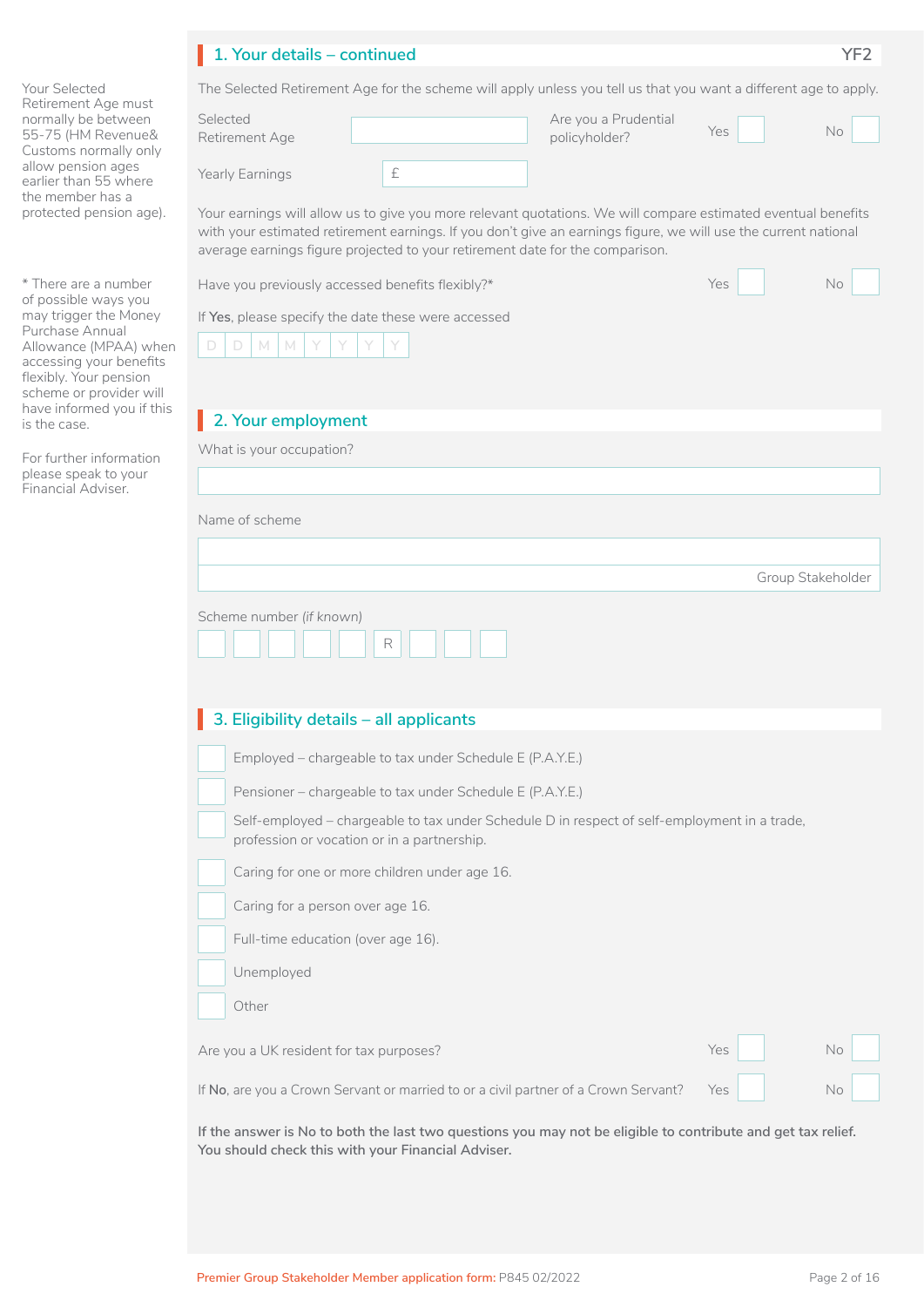|                                                                                                          | 4. Contributions                                                                                               |                |      |  |                              |           |                                                | YF3       |
|----------------------------------------------------------------------------------------------------------|----------------------------------------------------------------------------------------------------------------|----------------|------|--|------------------------------|-----------|------------------------------------------------|-----------|
| Check this with the<br>person who gave you                                                               | What is your Section Number for membership of the scheme?                                                      |                |      |  |                              |           |                                                |           |
| this form. If the scheme<br>is not split into sections                                                   | Scale contributions may have already been agreed as part of the scheme terms.                                  |                |      |  |                              |           |                                                |           |
| please leave blank.                                                                                      | Do you want your contributions based on:                                                                       |                |      |  |                              |           |                                                |           |
| Please tick box.                                                                                         | 1. Scheme terms<br>Please go to part (b) below if contributions are                                            |                |      |  |                              |           |                                                |           |
| You should not tick box<br>3 unless your employer<br>has already agreed                                  |                                                                                                                |                |      |  | $(c)$ then $(d)$ .           |           | a percentage of earnings. Otherwise go to part |           |
| to this.<br>Note: The basic rate of                                                                      | 2. Scheme terms plus additional contributions                                                                  |                |      |  | Please go to part (a) below. |           |                                                |           |
| tax is 20%.                                                                                              | 3. Individual choice                                                                                           |                |      |  | Please go to part (a) below. |           |                                                |           |
| Your regular                                                                                             | a. Regular contributions                                                                                       |                |      |  |                              |           |                                                |           |
| contributions and any<br>employer contributions                                                          | Please show the total contributions amounts before any tax relief.                                             |                |      |  |                              |           |                                                |           |
| must both be a<br>percentage or both be a<br>fixed amount.                                               | Payable by:                                                                                                    | You:           | $\%$ |  | or                           | £         |                                                | per month |
| The contribution shown                                                                                   |                                                                                                                | Your employer: | $\%$ |  | or                           | $\pounds$ |                                                | per month |
| is for retirement funding<br>paid for by your employer.<br>Any Waiver Benefit is<br>extra and HM Revenue | Please go to part (b) below, if contributions are a percentage of earnings. Otherwise go to part (c) then (d). |                |      |  |                              |           |                                                |           |
| & Customs rules do not<br>allow tax relief on the<br>waiver benefit cost.                                | b. Scheme Earnings (if contributions are a percentage of Scheme Earnings)                                      |                |      |  |                              |           |                                                |           |
| Contributions (and any                                                                                   | Please show your Scheme Earnings                                                                               |                |      |  |                              | $\pounds$ |                                                |           |
| death benefit) related to<br>Scheme Earnings will be<br>calculated in accordance                         | c. Single contributions                                                                                        |                |      |  |                              |           |                                                |           |
| with the definition of<br>Scheme Earnings agreed                                                         | Please show amounts before any tax relief.                                                                     |                |      |  |                              |           |                                                |           |
| with your employer/<br>firm. Death and Waiver<br>Benefits, if applicable,                                | Payable by:                                                                                                    |                |      |  | You:                         | £         |                                                |           |
| will be reviewed as at the<br>Scheme Review Date set<br>by your employer/firm.                           |                                                                                                                |                |      |  | Your employer:               | £         |                                                |           |
| Please check this with<br>your employer.                                                                 | d. Start date<br>When do you want to start regular contributions?                                              |                |      |  |                              | Month     | Year                                           |           |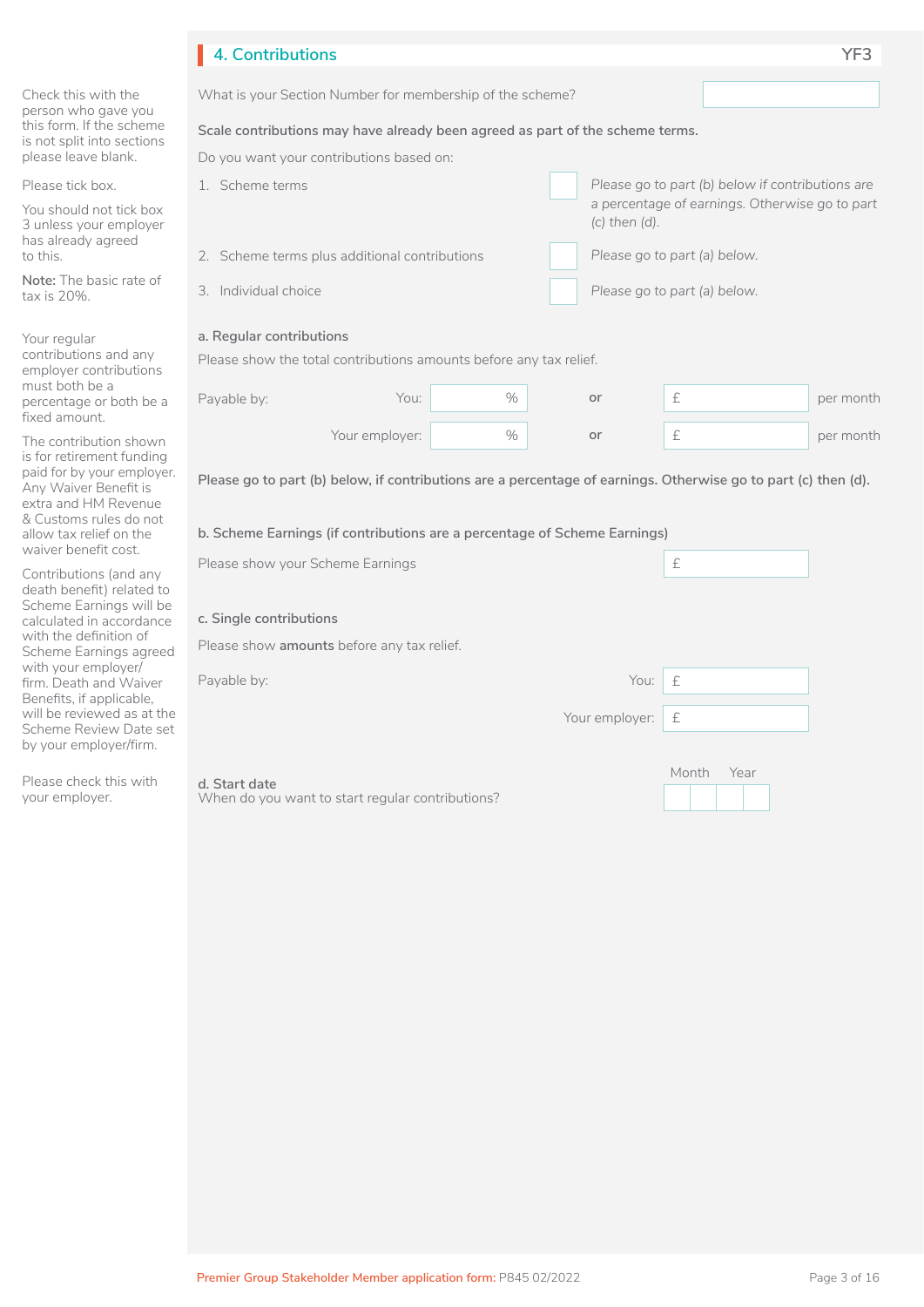Your employer will have set up a Scheme Investment Strategy. This does not represent a recommendation on behalf of Prudential. Your adviser will be able to give you information about the Scheme Investment Strategy chosen by your employer.

If your scheme is being used for qualifying purposes under the 'Better Workplace Pensions' initiative, the charges for the Scheme Investment Strategy cannot exceed an equivalent to 0.75% per year on the value of funds under management, excluding transaction costs.

Investment in the With-Profits Fund is not available for the Premier Group Stakeholder Scheme.

Please show the percentage investment split you want for your plan if you do

not want the Scheme Investment Strategy.

Fractions of 1% should not be used.

Please make sure your total equals 100%.

Please tick only one box.

# **5. Investment of contributions YF4** I

**If you do not complete this section we will invest your contributions in the default investment strategy\*.**

Do you want the Scheme Investment Strategy to apply? Yes Yes No

If **Yes**, please now complete Part 6.

If **No**, please discuss this with the Scheme Financial Adviser and complete the remainder of this section.

**If you don't want the Scheme Investment Strategy, but want a Lifetime Investment Profile (see below), you can either choose the investment linked fund(s) to be used initially by completing the table below, or you can leave the selection to us. There is a set basis, we do not make an individual choice. Your fund guide shows what this will be.**

**If you do NOT want the Scheme Investment Strategy or a Lifetime Investment Profile, please complete the table below to confirm the investment linked fund(s) to be used.**

**For information on funds and lifestyle options please refer to your fund guide, which is available at pru.co.uk/funds/guides**

|                     | % to be invested in each fund                 |      |  |
|---------------------|-----------------------------------------------|------|--|
| <b>Chosen Funds</b> | Single contributions<br>Regular contributions |      |  |
|                     | $\%$                                          | $\%$ |  |
|                     | $\%$                                          | $\%$ |  |
|                     | $\%$                                          | $\%$ |  |
|                     | $\%$                                          | $\%$ |  |
|                     | $\%$                                          | %    |  |
|                     | $\%$                                          | $\%$ |  |
| Total               | 100%                                          | 100% |  |

### **Lifetime Investment Profiles**

Lifetime Investment Profile targeting **retirement options**   $\Box$  L

Lifetime Investment Profile targeting an annuity

Lifetime Investment Profile targeting **100% cash**   $\Box$  L

Lifetime Investment Profile targeting **drawdown**   $\Box$  L

If you have chosen one of the Lifetime Investment Profiles without choosing any investment linked fund(s), we will assume that you are happy to start with the funds we choose for you. There is a set basis, we do not make an individual choice. Your fund guide shows what this will be.

There may be higher or lower charges and costs for other funds available. For more information on our range of funds please visit **pru.co.uk/funds/guides**

 $\Box$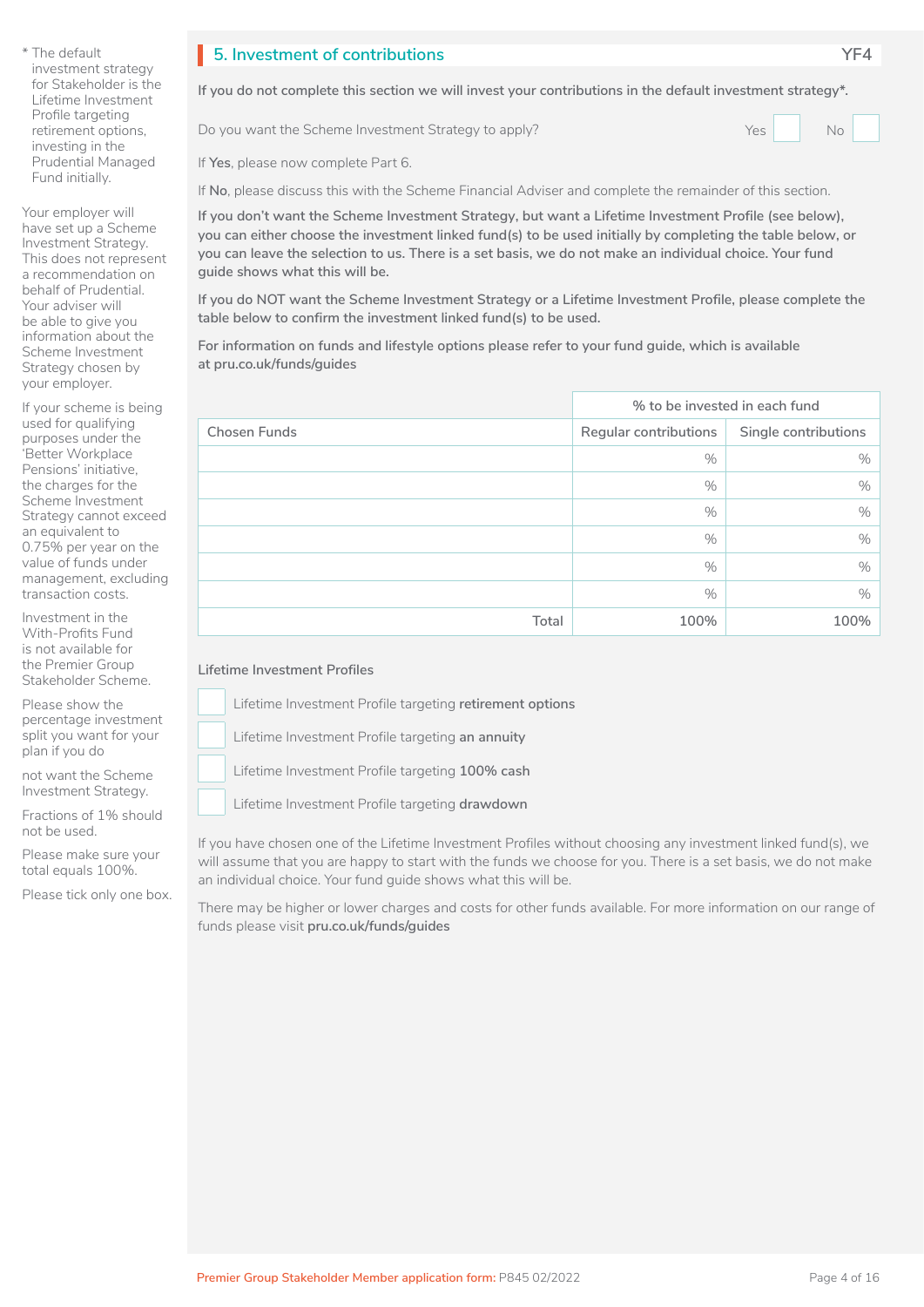# **6. Death benefit beneficiaries YF5** I

The discretionary distribution of death benefits means that Inheritance Tax will not normally apply.

#### **Failure to complete this part may delay payment of death benefits.**

Please show details of the person you would want to get death benefits from your plan.

Prudential has discretion on the beneficiaries for death benefits. In exercising this discretion, Prudential is not legally obliged to follow your wishes, but will take them into account.

| Mr<br><b>Miss</b><br>Ms<br>Title<br><b>Mrs</b> | Other                                                                                             |      |
|------------------------------------------------|---------------------------------------------------------------------------------------------------|------|
| Surname                                        | Full forenames                                                                                    |      |
|                                                |                                                                                                   |      |
| Address                                        |                                                                                                   |      |
|                                                |                                                                                                   |      |
|                                                |                                                                                                   |      |
|                                                | Postcode                                                                                          |      |
|                                                |                                                                                                   |      |
| Relationship to you (if any)                   | Proportion of benefits                                                                            | $\%$ |
|                                                | (If not 100%, details of any additional beneficiaries<br>should be attached to this application.) |      |

**Part 7 – Waiver Benefit** 

### **If you joined the Prudential (SAL) Stakeholder Scheme for the first time on or after 17 January 2005, you cannot apply for Waiver Benefit.**

You can apply for Waiver Benefit only if your existing contributions already have Waiver Benefit and you are under age 60 (except for earnings-related increases if waiver applied to your plan before age 60) and there will be at least 5 years between the date of acceptance and your Waiver Benefit cessation date.

#### **Regular contributions:**

| I want to apply for Scheme Waiver Strategy    | # |  |
|-----------------------------------------------|---|--|
| I want to apply for Waiver Benefit            |   |  |
| I do not want to apply for any Waiver Benefit | # |  |
|                                               |   |  |

\* If you are applying for waiver, please go to Part 8.

# If you do not want to apply for any Waiver Benefit, please go straight to the Declaration – Part 11.

**If your Selected Retirement Age is 60 or below, Waiver Benefit cover will stop on your Selected Retirement Age.**

Any Waiver Benefit cost

Please make sure that the total for all your chosen beneficiaries

is 100%.

will be in addition to the contributions applied for Part 4 and will not qualify for pensions income tax relief at source (RAS).

Please tick one box.

Waiver Benefit cannot be added after the plan has started.

The deferred period and waiver cessation date, for additional contributions, will be the same as for your existing contributions.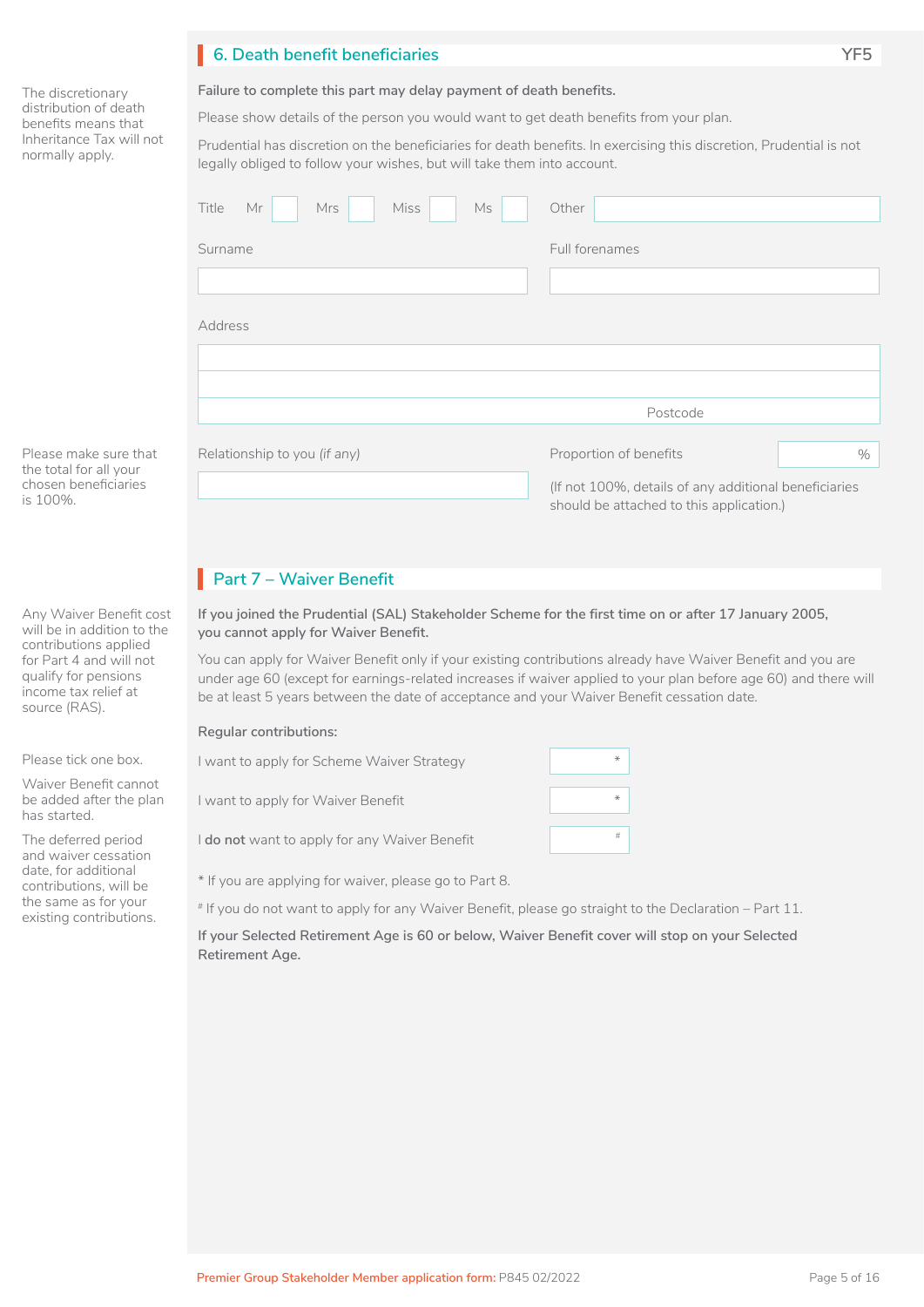# **8. Health details – complete if you are applying for Waiver Benefit YF6**

- Please take reasonable care to answer all the questions honestly and to the best of your knowledge. If you do not a claim may be rejected or not fully paid or your policy may be cancelled. Please answer all questions as failure to do so will mean that your application may be delayed as we will have to contact you for the missing answers. Please do not assume that we will contact or obtain a report form your doctor.
- If someone else fills this form in for you (for example, your Financial Adviser), please check that all the details are correct before you sign the declaration. You are responsible for all the answers you or your Financial Adviser provide on this application. If you make a mistake please cross it out, put in the correct word or words and initial next to the correction.
- If you would prefer you may complete the medical questions in private and return the Health Details section direct to our Chief Medical Officer. Please indicate on this form if you have done so.
- It is very important that you tell us if there is a change between completion of this form and your pension starting to any of the information given in parts 8, 9 and 10 or if you change your occupation if you do not, it may mean that a claim in the future will not be paid.

#### **Genetic testing**

- If this application, taken together with any other insurance policies you already have, is for life insurance up to a sum of £500,000 you need not disclose any genetic test you may have had.
- You need not disclose the result of any genetic test undertaken in the context of research.
- Genetic test results need only be disclosed where the sum exceeds £500,000 for life insurance and their use by insurers has been independently approved.
- You may, of course, disclose any genetic test result which is in your favour.
- If you either have a family history of, are receiving treatment or experiencing symptoms of a genetic condition, you must tell us.
- If you wish to disclose to us a negative genetic test result, which shows that you have not inherited a genetic disorder, we will take this into account in setting your premium, providing your clinical geneticist confirms that the test result indicates a reduced risk of developing the inherited disease.

|                                                  | Name of your doctor                                                                                                                                             |
|--------------------------------------------------|-----------------------------------------------------------------------------------------------------------------------------------------------------------------|
|                                                  |                                                                                                                                                                 |
|                                                  | Your doctor's address                                                                                                                                           |
|                                                  |                                                                                                                                                                 |
|                                                  |                                                                                                                                                                 |
|                                                  | Postcode                                                                                                                                                        |
|                                                  | Your doctor's telephone number                                                                                                                                  |
| Please include area code.                        |                                                                                                                                                                 |
|                                                  | How long has he/she been your doctor?                                                                                                                           |
|                                                  | years                                                                                                                                                           |
|                                                  | Have you ever been declined (refused cover), deferred or offered non-standard<br>Yes<br>No<br>terms for life cover, critical illness or any incapacity benefit? |
| If Yes, please provide<br>full details (continue | If Yes, please give names of insurance companies.                                                                                                               |
| on a separate sheet,<br>if necessary).           |                                                                                                                                                                 |
|                                                  |                                                                                                                                                                 |
|                                                  |                                                                                                                                                                 |
|                                                  |                                                                                                                                                                 |
|                                                  |                                                                                                                                                                 |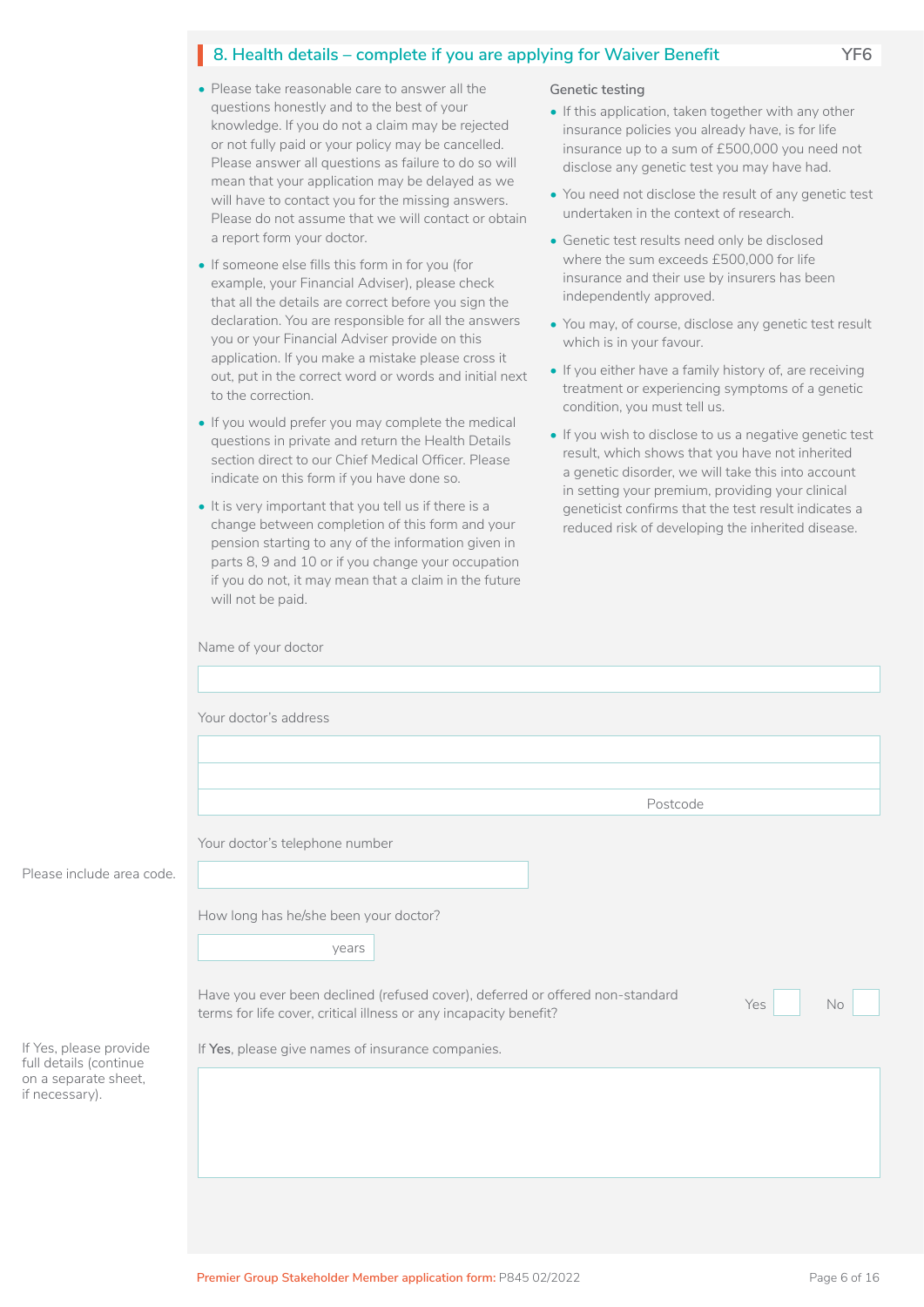|                                                                                                                                                                                                              | 8. Health details – complete if you are applying for Waiver Benefit – continued                                                                                                                                                                                                                                                                                     |                   | YF7               |
|--------------------------------------------------------------------------------------------------------------------------------------------------------------------------------------------------------------|---------------------------------------------------------------------------------------------------------------------------------------------------------------------------------------------------------------------------------------------------------------------------------------------------------------------------------------------------------------------|-------------------|-------------------|
| Failure to answer the                                                                                                                                                                                        |                                                                                                                                                                                                                                                                                                                                                                     |                   |                   |
| questions honestly and<br>with reasonable care<br>may result in your claim<br>being rejected or not<br>paid in full. Please do<br>not assume that we<br>will contact or obtain a<br>report from your Doctor. | Have you in the last 5 years, or do you intend to:<br>participate in any sport or pastime which involves any additional risk<br>i)<br>of accident, such as mountaineering, motor sports, hang-gliding, or<br>underwater activity?<br>live abroad apart from holiday visits?<br>ii)<br>iii) fly, except as a fare-paying passenger on an established public carrier? | Yes<br>Yes<br>Yes | No.<br>No.<br>No. |
|                                                                                                                                                                                                              | Details                                                                                                                                                                                                                                                                                                                                                             |                   |                   |
|                                                                                                                                                                                                              |                                                                                                                                                                                                                                                                                                                                                                     |                   |                   |

**Please now proceed to Part 9.**

# **9. Simplified acceptance for Waiver Benefit** I

The Simplified Acceptance Scheme is designed to minimise the information needed to qualify for Waiver Benefit for those who meet certain criteria.

Please complete this section only if you applied for Waiver Benefit in Part 7 and

- you are under age 50 and
- the total contribution will be £3,600 (including tax relief), or less.

If you are age 50 or over, or your contribution will be over £3,600 (including tax relief), please go to Part 10.

- 1. Have you attended, or been advised to attend, any hospital or clinic for any form of advice, operation, treatment or tests within the last 12 months, or are you subject to regular medical review or receiving any form of medical treatment or attention?
- 2. During the last three years, have you suffered from any anxiety, depression or any psychiatric disorder or any disorder of the back or joints or, have you ever suffered from any illness or injury which prevented you from working for a period of two weeks or more?

If you answered **No to both** questions, and are under age 50 with contributions of £3,600 (including tax relief) or less, please go to Part 11.

If you answered **Yes to either** question, please go to Part 10.

For this purpose, "contribution" is the yearly equivalent of current contributions to the Prudential (SAL) Stakeholder and Personal Pension Schemes on your behalf (regular and single contributions) already qualifying for waiver benefit under the Simplified Acceptance Scheme plus the contributions applied for in this form.

Yes No

□

Yes No

 $N_o$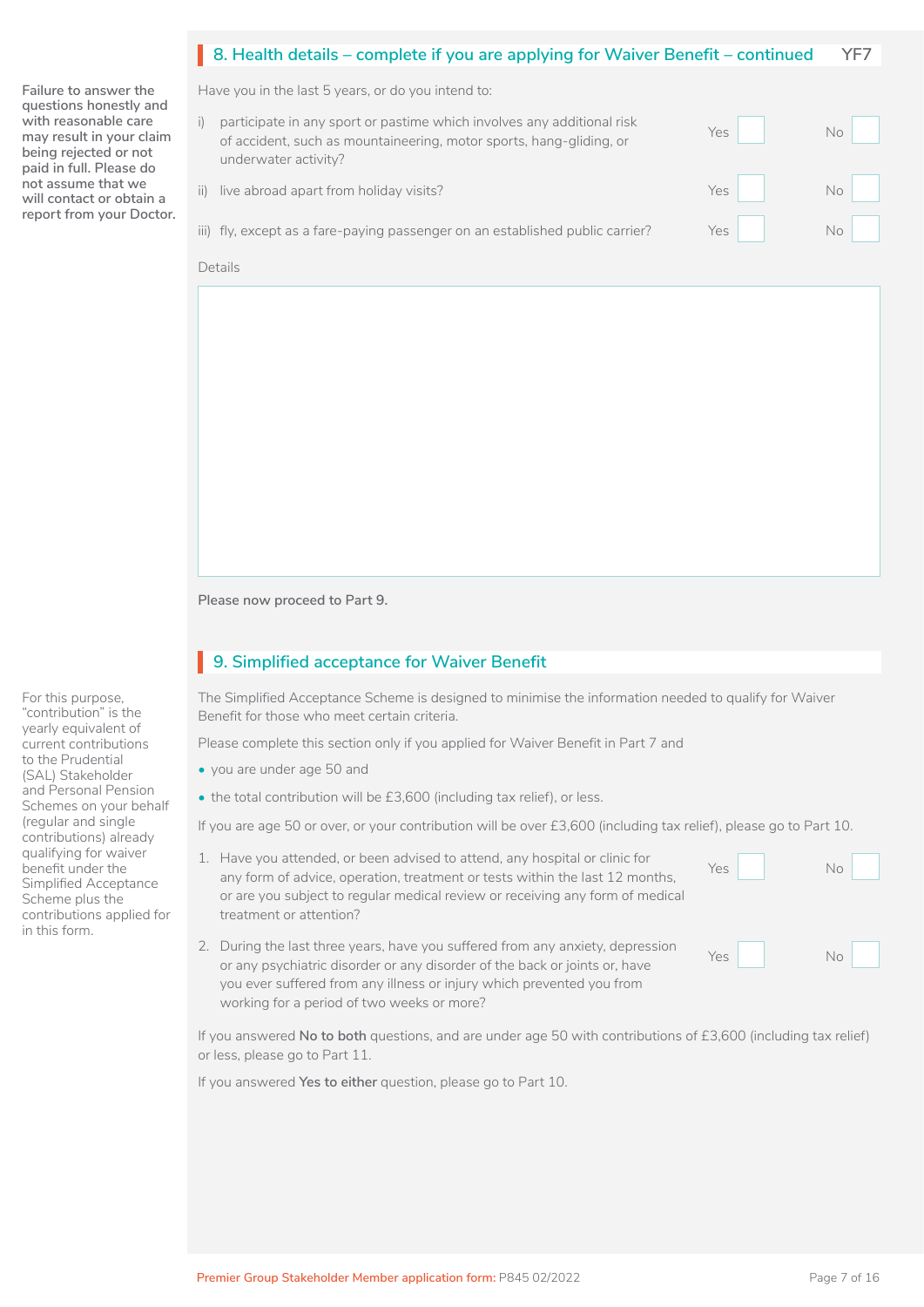# **10. Your health YF8**

**Failure to answer the questions honestly and with reasonable care may result in your claim being rejected or not paid in full. Please do not assume that we will contact or obtain a report from your Doctor.**  **Please complete this section only if you have applied for Waiver Benefit and the earlier notes tell you that you should also complete this section or you want to have Waiver Benefit greater than any automatic cover** 

| provisions for the scheme.                                                                                                                                      |                  |
|-----------------------------------------------------------------------------------------------------------------------------------------------------------------|------------------|
| What is your weight?<br>1. What is your height?                                                                                                                 |                  |
| 2. Have you smoked or used any tobacco products in the last 12 months?<br>(includes cigars, cigarettes, pipes and any nicotine replacement therapy etc)         | Yes<br><b>No</b> |
| 3. If you have smoked cigarettes, how many do you smoke per day?                                                                                                |                  |
| 4. What is your average weekly consumption of alcohol in units?<br>(1 unit =1 measure of spirits/wine or 1/2 pint beer)                                         |                  |
| For questions 5-9, if you answer Yes, please give full details including dates, treatment and periods off work,<br>continuing if necessary on a separate sheet. |                  |
| 5. Are you suffering from any symptoms of illness or are you taking pills, drugs<br>or medicine or have you any physical defect or infirmity?                   | Yes<br>No        |
| Dates and details                                                                                                                                               |                  |
|                                                                                                                                                                 |                  |
|                                                                                                                                                                 |                  |
| 6. In the past five years have you                                                                                                                              |                  |

**Failure to answer the questions honestly and with reasonable care may result in your claim being rejected or not paid in full. Please do not assume that we will contact or obtain a report from your Doctor.** 

|         | 6. In the past five years have you                            |     |    |
|---------|---------------------------------------------------------------|-----|----|
|         | consulted any doctor?                                         | Yes | No |
| ii)     | been prescribed any pills, drugs or medicine?                 | Yes | No |
| $\prod$ | been off work for two weeks or more due to illness or injury? | Yes | No |
|         | Dates and details                                             |     |    |

|  | × |
|--|---|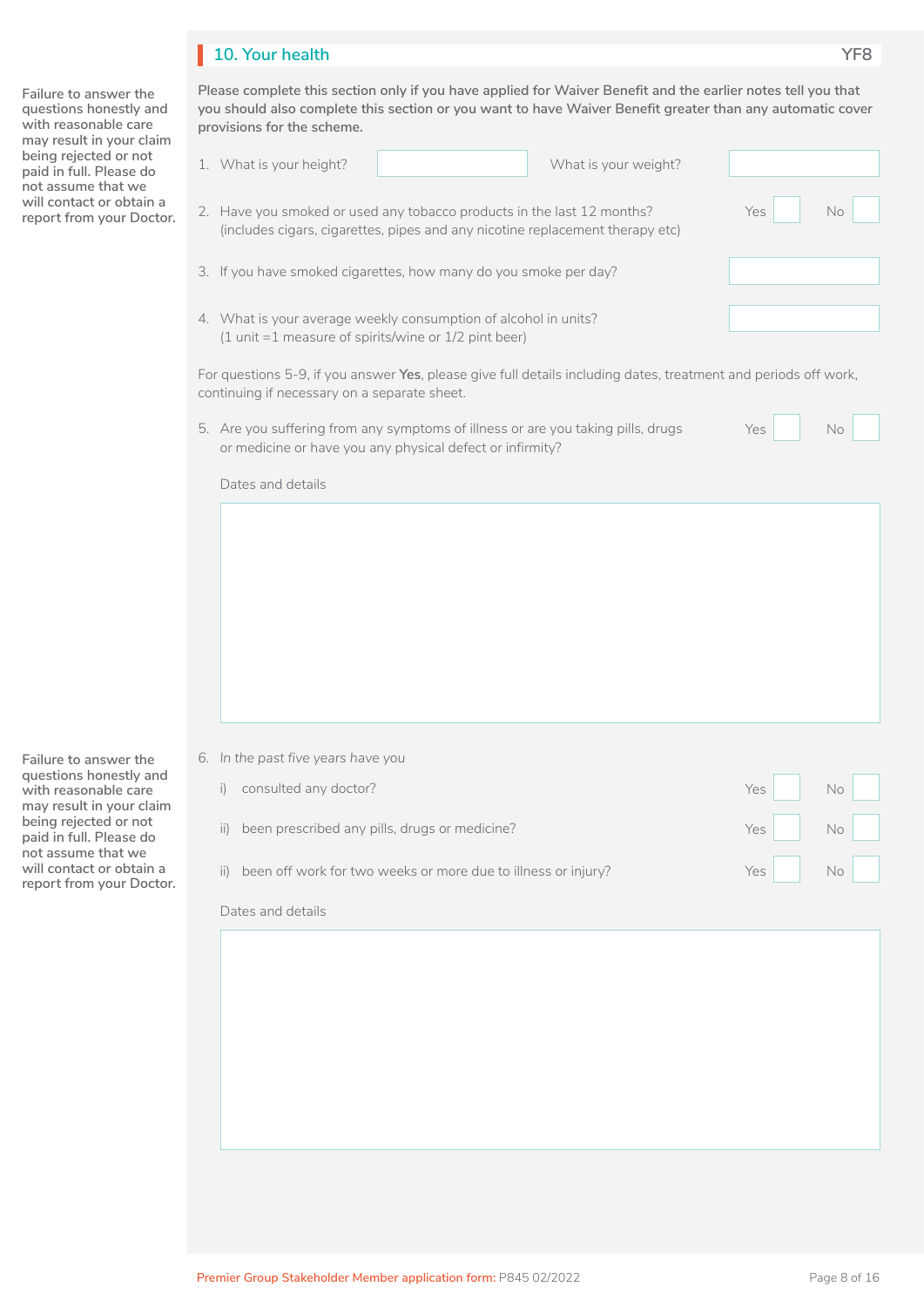| <b>Premier Group Stakeholder Member application form: P845 02/2022</b> | Page 9 of 16 |
|------------------------------------------------------------------------|--------------|

| 10. Your health – continued |  |
|-----------------------------|--|
|                             |  |

7. Have you in the last 5 years consulted a doctor or any other medical professional, or had, or been advised to have, any operation, x-ray, check-up or any other investigation or test or are you intending to do so?(Colds and flu can be disregarded.)

Dates and details

8. Have you ever tested positive for HIV/AIDS, Hepatitis B or C, or are you awaiting the results of such a test? **Note:** if the result is negative, the fact of having an HIV test will not, in itself, have any effect on your acceptance terms for insurance.

If **Yes**, please give full details, including the name of condition and date test was carried out.

9. Has your father the age of  $65$ , haemochroma<sup>®</sup> dystrophy or a

If Yes, please c

| Relationship                 |  |  |
|------------------------------|--|--|
| Age at onset                 |  |  |
| <b>Illness</b>               |  |  |
| Age at death (if applicable) |  |  |

| r, mother, or any brothers or sisters suffered or died, prior to<br>Yes<br>No<br>from cancer, any heart disease or disorder, multiple sclerosis,<br>tosis, motor neurone disease, Huntington's disease, muscular<br>ny other hereditary disease or disorder? |  |  |  |  |  |
|--------------------------------------------------------------------------------------------------------------------------------------------------------------------------------------------------------------------------------------------------------------|--|--|--|--|--|
| omplete this table:                                                                                                                                                                                                                                          |  |  |  |  |  |
|                                                                                                                                                                                                                                                              |  |  |  |  |  |
|                                                                                                                                                                                                                                                              |  |  |  |  |  |
| (if applicable)                                                                                                                                                                                                                                              |  |  |  |  |  |
|                                                                                                                                                                                                                                                              |  |  |  |  |  |

| oσ |  |  |
|----|--|--|

Yes No

**Failure to answer the questions honestly and with reasonable care may result in your claim being rejected or nor paid in full.**

**Please do not assume that we will contact or obtain a report from your doctor.**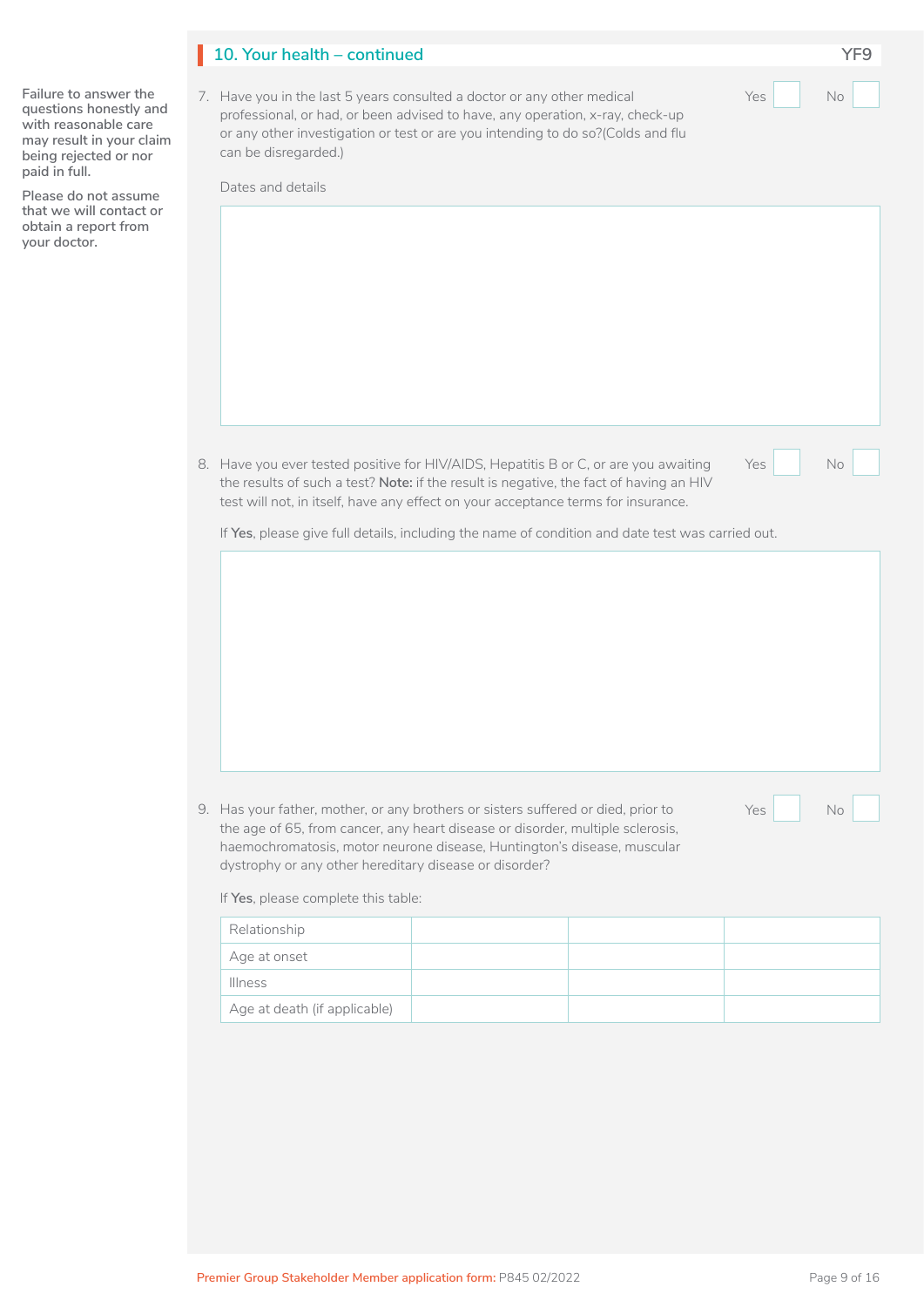# **11. Declaration by investor YF10**

**Please read this section carefully before you sign and date this form.**

1. **New members only:** I apply for membership of the Prudential (SAL) Stakeholder Scheme. I agree to be bound by its rules. Please treat this form as several applications, each in respect of an arrangement under the scheme.

**All members:** I agree that the Scheme Administrator should agree on the number of arrangements.

- 2. I declare that:
	- I declare that I have taken reasonable care to answer the questions honestly and to the best of my knowledge. I understand a claim may not be paid in full or may be rejected or my policy may be cancelled if I have not.
	- the terms of this application, any other written statement by me or on my behalf to Prudential, the answers to any additional questions put to me by Prudential's Medical Examiner, together with Prudential's Acceptance, shall form part of any relevant contracts;
	- my total contributions to all UK registered pension schemes (schemes that attract tax relief) will not exceed the higher of:
		- i) my Relevant Earnings (broadly UK taxable earnings directly from a trade, or profession or employment) and
		- ii) £3,600, if my Relevant Earnings do not exceed £3,600 (including tax relief);
	- if I cease to be a UK resident, for tax purposes or cease to be eligible for tax relief on any contributions that I am paying (because my earnings have reduced), I will write to Prudential to confirm this before the later of:
		- i) 30 days after the change, and
		- ii) the 5 April at the end of the tax year when my circumstances change.
- 3. I understand that:
	- my regular contributions, if any (net of tax at the basic rate) will be deducted from my earnings after all other deductions and will be sent to Prudential along with my employer's/ firm's contributions (if any) and I authorise such deductions from my earnings;
	- if my employer is contributing to the plan, my employer intends to continue to contribute but may stop at any time and, if this happens, I will be told;
	- I can alter the terms of my plan by giving revised instructions to Prudential, in writing, and that these revisions can be either directly from me, from my employer, or from the financial adviser who arranged my plan (or from any other adviser agreed by my employer as the adviser dealing with the Group Stakeholder Pension Scheme and confirmed in writing to Prudential) provided that Prudential agree the proposed change(s) and that they are allowed in terms of the rules;
	- Prudential may alter the terms of my plan if I apply to continue the plan having left the Group Stakeholder Pension Scheme.
- 4. I consent to:
	- Prudential giving my employer/firm information about my plan;
	- Prudential getting more information, and I consent to the giving of such information, as may be necessary for the installation and administration of my plan.
	- Prudential providing the Financial Adviser detailed in this Application Form, information on all my Prudential Individual Pension Plans (including group arrangements). This authority is valid until it is cancelled, in writing, by me, or by submission of future applications.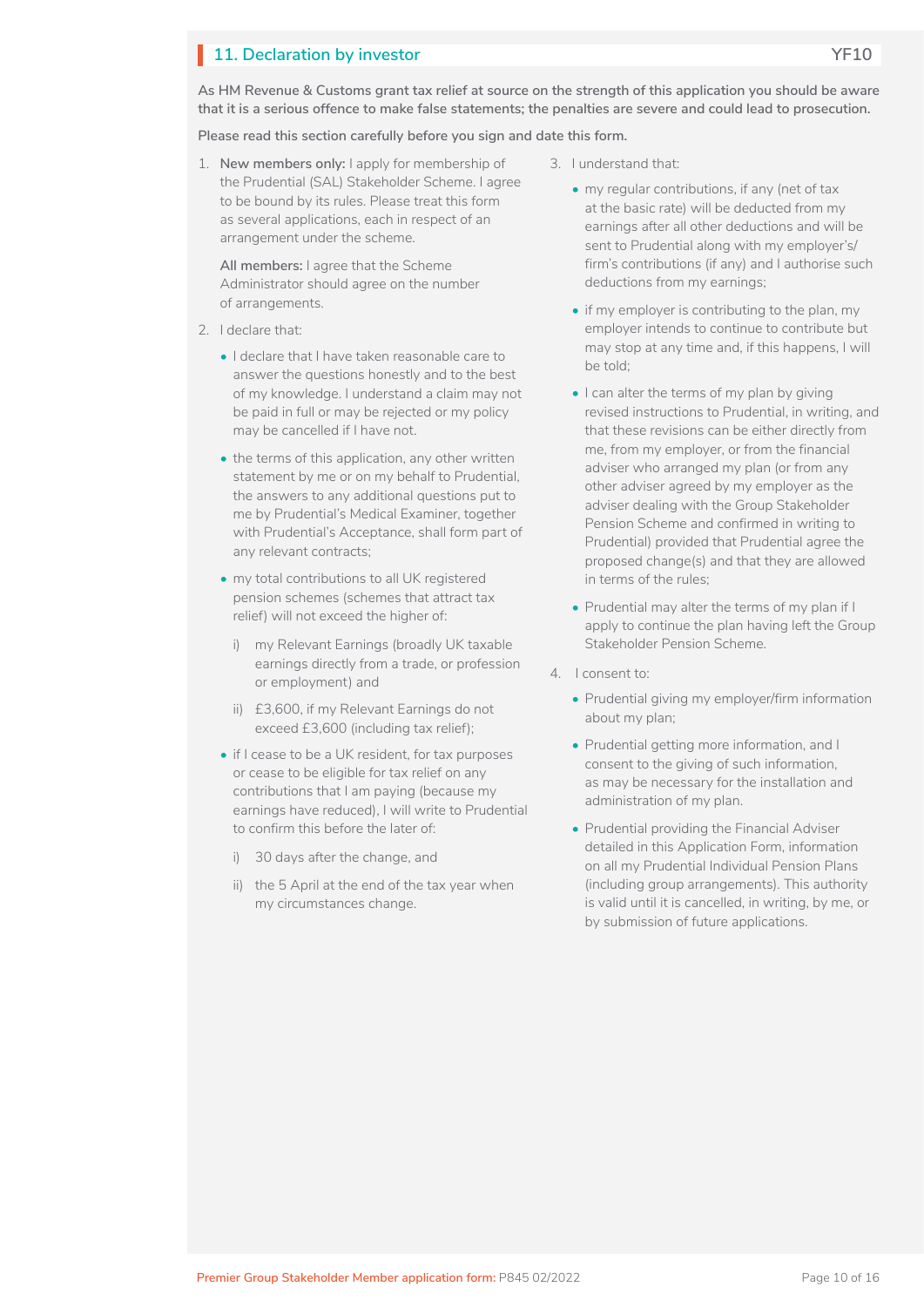# **11. Declaration by investor – continued PHI1**

#### **How we use your personal information**

We, Prudential UK, may receive your personal information from the trustees of a pension scheme, your employer, or other financial services organisations (known as a Data Provider) and/or direct from you. Regardless of where we obtain such information from, we take the privacy and protection of your personal information seriously. We own the personal information we hold about you and decide what happens to it. This makes us a Data Controller in respect of the personal information. You should note that the Data Provider will also be a data controller in respect of the personal information they hold about you.

We've set out below information about our processing of your personal information, what rights you have, and how you can get in touch if you want to know more.

When we say personal information, we mean information about you which we receive from a Data Provider or any other personal information you provide directly to us. For example, this may include your name, date of birth and contact details. We collect personal information from you that is necessary for us to either provide you with the product or service you've requested or to comply with statutory or contractual requirements. Unfortunately if you don't provide all of the information we require this may mean we are unable to provide our products and services to you.

### **Part A – How we use your personal information and why**

We, M&G plc and our Business Partners, will use the personal information for the following purposes:

- the administration of our products and services, including to enable us to perform our obligations under any contracts or policies to you and to provide any relevant services as discussed with you prior to any purchase of a product or service
- complying with any regulatory or other legal requirements
- carrying out checks using agencies such as credit reference agencies, tracing companies, or publicly available information (See Part B for more)
- the provision of customer services like to reply to a question, or tell you that something's changing
- automated decision-making or profiling (see Part C for more)
- keeping your information on record and carrying out other internal business administration

In addition, we, M&G plc, and our Marketing Partners, will use the personal information you provide to us, together with other information, to send you direct marketing offers by electronic and non-electronic means including by post, as well as sending you introductions to products and services from carefully selected third parties also by post. Please see Part G for further details.

Some of the purposes above are necessary to allow us to perform our contractual obligations to you and to enable us to comply with applicable laws and regulation. We may also rely on legitimate interests in using and sharing your personal information for the purposes described above to improve our products and services. This allows us to explore ways to develop our business and to gain insights into how our products and services are used. To the extent that we need your consent to use your personal information for the purposes described above, you explicitly provide your consent by signing and returning this form, or as set out in Part G as appropriate. To the extent that your personal information is provided to us by a Data Provider and we need your consent to use your personal information for the purposes described above, the Data Provider is responsible for providing the consent to us.

#### **Who we share your personal information with and why**

We'll share your personal information within M&G plc and with our Business Partners, for any of the purposes set out in Part A. If you have a joint policy or investment, the other person may receive your personal information too. If appropriate, we may also pass on your personal information to financial crime prevention agencies, any legal, regulatory or government bodies.

As we, M&G plc, and some of our Business Partners are global companies, we might need to send your personal information to countries that have different data protection laws to the UK or the European Economic Area. These transfers will only be to countries in respect of which the European Commission has issued a data protection 'adequacy' decision, or to other countries, such as India or the United States of America, where appropriate safeguards have been put in place.

If you want to know more about these safeguards – like our use of the European Commission's Model Clauses which govern the transfer of information outside of the European Economic Area – further information is available on request.

Any transfer of your personal information will always be done securely.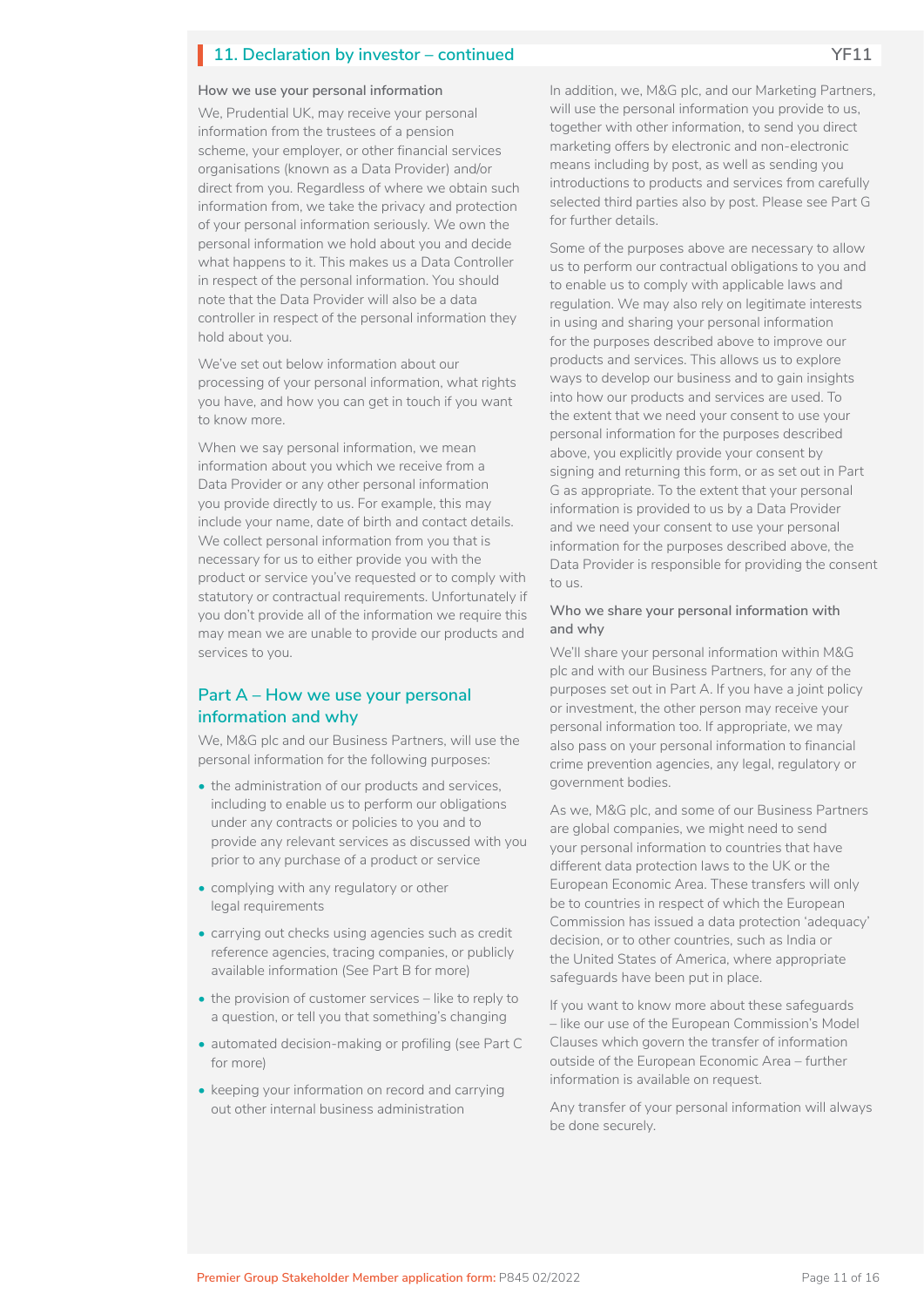# **11. Declaration by investor – continued PHI2**

#### **We keep your personal information for a set amount of time**

Your personal information will be stored either for as long as you (or your joint policyholder) are our customer, or longer if required by law or as is otherwise necessary. It'll always be in line with our data retention policy.

### **Part B – Reference checks**

For certain products, we may use approved credit reference agencies, tracing companies, financial crime prevention agencies, or publicly available information, to help us to check your identity, as well as to prevent fraud and money laundering; this may include checks on your current or previous addresses. Results of these may be recorded for future reference.

These checks may also be carried out for a joint policy holder or person(s) that you provide personal information on. Should we ever lose contact with you, we may use these agencies to verify your address to help us get back in touch.

### **Part C – We may use your personal information to make automated decisions or profile you**

We, M&G plc, our Business Partners, and our Marketing Partners may use your personal information to make automated decisions affecting you or to conduct other profiling (for example, marketing profiling).

To the extent that we conduct such automated decision making activity, we'll provide you with further information at the appropriate time.

### **Part D – Use of your sensitive personal information**

For certain products or services, we'll need to process your sensitive personal information, such as information relating to health, genetics, biometric identifiers and sexual orientation, a Data Provider may from time to time provide this to us. In such circumstances the Data Provider is responsible for obtaining any explicit consent necessary for us to process this kind of personal information. Alternatively, if you provide sensitive personal information to us, to the extent that we need your explicit consent to process this kind of personal information in the manner described in Parts A, B, and C, you explicitly provide your consent by signing and returning this form.

### **Part E – You're in control**

When it comes to how we use your personal information, you've got the right to:

- request a copy of your personal information for free (we may charge you for this if the request is manifestly unfounded or excessive)
- in certain circumstances request that we move your personal information to another organisation if you want us to
- request that we correct anything that's wrong, or complete any incomplete personal information
- ask us to delete your personal information if it is no longer needed for the purposes set out in Part A or if there is no other legal basis for the processing
- limit how we use your personal information or withdraw your consents (including automated decision making) you have given for the processing of your personal information
- object to us using your personal information for direct marketing (including related profiling) or other processing based on legitimate interests
- complain to a data protection authority or another independent regulator about how we're using it.

If you want to do any of these things, or would like an explanation as regards these rights, we've explained how you can get in touch in the Contact Us section.

If you do need to speak to us, it'll be useful to have to hand that the data controller of your personal information is Prudential UK. Prudential UK have also appointed a Data Protection Officer who can be reached at the address shown in the Contact Us section of this document.

We may monitor or record calls or any other communication we have with you. This might be for training, for security, or to help us check for quality.

As set out at the start of this notice, a Data Provider is also a Data Controller in respect of your personal information and you are likely to have similar rights in respect of the personal information held by a Data Provider.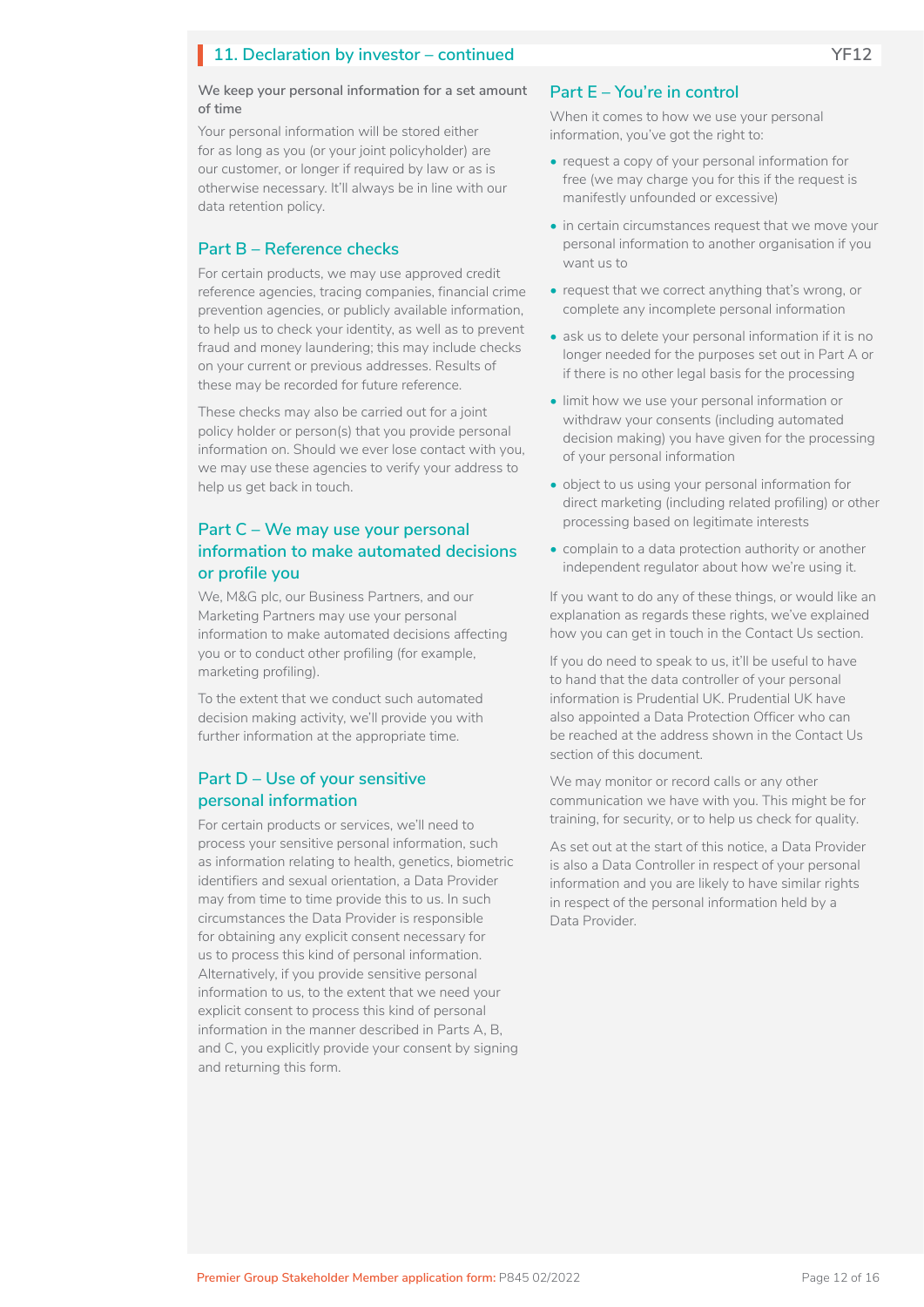# **11. Declaration by investor – continued PHIS**

### **Part F – Acting on someone else's behalf?**

If you give us personal information about another person (or persons), we'll take that to mean they have appointed and authorised you to act on their behalf. This includes providing consent to:

- our processing of their personal information and sensitive personal information (as we've explained in Parts A, B, C, and D above)
- you getting any information protection notices on their behalf.

If for any reason you are concerned as to whether you are permitted to provide us with the other person's information, please contact us on the phone number below before sending us anything.

### **Part G – Direct marketing**

We and M&G plc will still send you information by post about the Prudential UK and M&G plc's products and services and carefully selected third parties.

Additionally, from time to time, Prudential UK and M&G plc would like to contact you by electronic means with details about products, services and any special offers. Please note that any consent you give will not apply to M&G Investments Group and Prudential International Assurance plc as they operate their own customer databases and may contact you separately.

If you consent to us contacting you for this purpose by electronic means, please tick to say how we may contact you (tick as many or as few as you like):



And if you change your mind, and/or you would like to opt-out of receiving non-electronic direct marketing, it's easy to let us know. Just call us on 0800 000 000.

Signature of applicant Date Date Date

### **Contact us**

If you want to exercise your rights in Part E or if you require any other information about any other part of this notice, you can contact us in a number of different ways.

|             | Write to us at: Customer Service Centre |  |  |  |
|-------------|-----------------------------------------|--|--|--|
|             | Prudential                              |  |  |  |
|             | Lancing<br><b>BN158GB</b>               |  |  |  |
| Call us on: | 0800 000 000                            |  |  |  |
| Or visit:   | www.pru.co.uk                           |  |  |  |

Prudential UK means The Prudential Assurance Company Limited and Prudential Pensions Limited, as appropriate.

M&G plc means any affiliates of Prudential UK (including, Prudential Distribution Limited, Prudential International Assurance plc, PGDS (UK ONE) Limited, Prudential Life Time Mortgages Limited, M&G Global Services Private Limited, M&G Investments Group, M&G Wealth Advice Limited and Prudential Corporate Pensions Trustee Limited).

Business Partners means our service providers, accountants, auditors, IT service and platform providers, intermediaries, reinsurers, retrocessionaires, investment managers, agents, pension trustees (and other stakeholders), scheme advisors, introducers, selected third party financial and insurance product providers, and our legal advisers.

Marketing Partners means our service providers, intermediaries, pension trustees (and other stakeholders), scheme advisors, introducers and selected third party financial and insurance product providers.

For your own benefit and protection you need to read carefully the documentation provided before signing this form. You also need to read carefully any further documentation provided to you in the future. If there is anything you do not understand please ask us for further information.

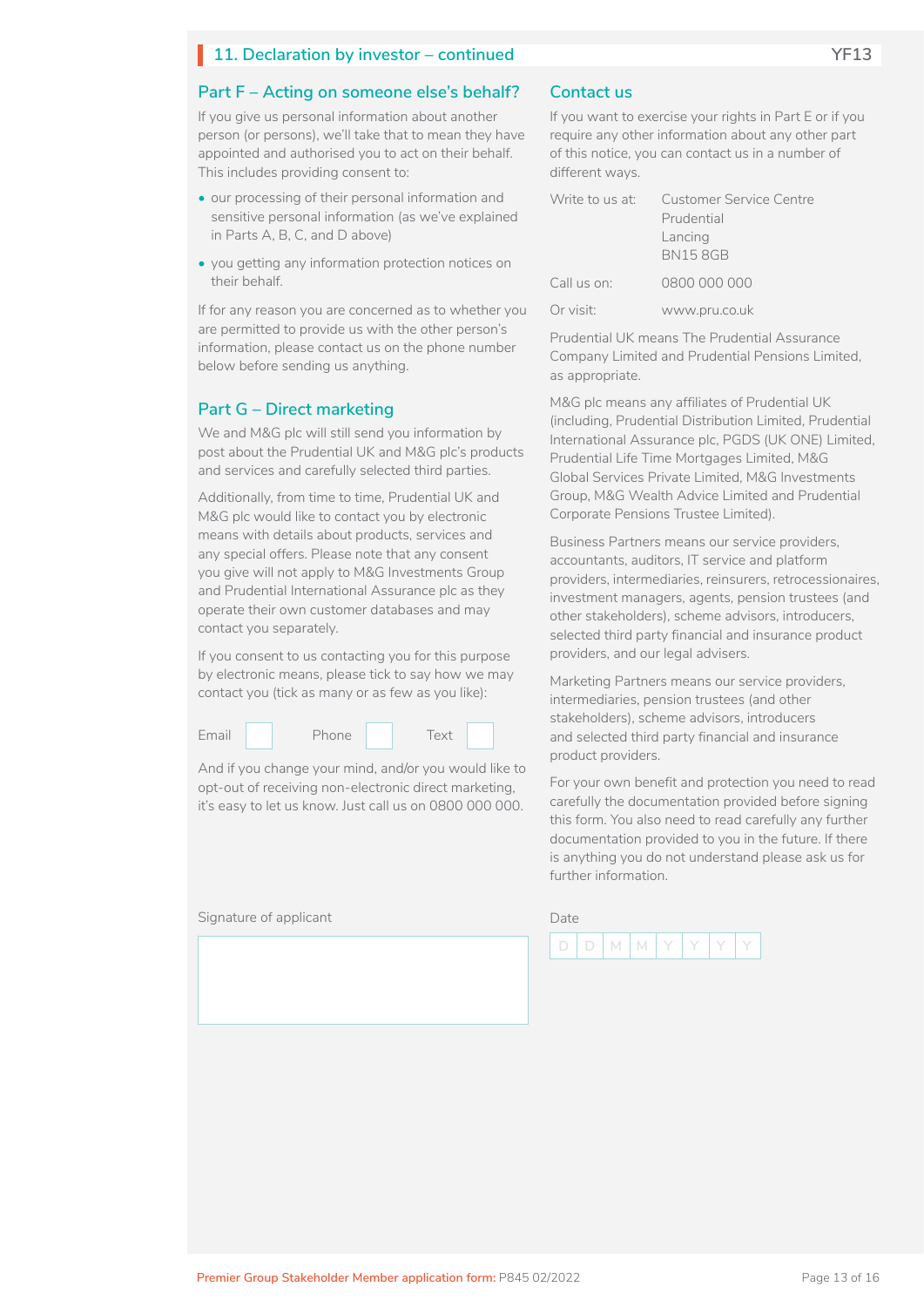# **11. Declaration by investor – continued PHI4**

### **Important notes**

**Your statutory rights under the Access to Medical Reports Act 1988 and the Access to Personal Files and Medical Reports (NI) Order 1991**

The plan will not start until we have assessed and accepted your application, and the first premium has been paid. If you have a birthday while your application is being processed, the terms may differ from those originally quoted.

In most instances your payments will be as originally quoted. We may offer you revised terms, but occasionally we may not be able to offer any terms.

We may ask you to contact your doctor if we are waiting for reports which we have asked for.

If we ask you to come for a medical examination, we will need to share the application information with another company we have authorised. They will make the arrangements for the examination to take place.

We may need to send your application and relevant medical reports to our reassurers for their opinion or agreement of the terms offered, or we may need to send them at a later stage for purposes relating to managing the policy. You can get details of general reassurance principles and details of any company we use to assess your application, from Prudential.

We have a confidentiality policy in place which means we hold your medical information securely and access is limited to authorised individuals who need to see it.

You are entitled to ask for a copy of our standard terms and conditions and a copy of your application form at any time.

#### **Access to medical reports**

We may need to get medical reports to support your application. Before we can ask any doctor that you have consulted to fill in a report, we need your permission under the Access to Medical Reports Act, 1988. Your rights under the act, are as follows:

- You do not need to give your permission, but if you do not, we may not be able to go ahead with your application. This does not prevent you from applying to other companies for insurance.
- You can ask to see the report before the doctor returns it to us. If this is the case, we will tell the doctor to keep the report for 21 days so that you can arrange to see it. If you have not made arrangements to see the report within this time, your doctor will send the report to us.
- If you choose not to see the report at this stage, you may ask the doctor for a copy within six months of it being sent to us. We can send a copy of the report to your doctor if you ask to see it at a later date.

• If you think that any part of the report is not correct or is misleading, you may ask the doctor to amend it. If your doctor refuses to make the amendments, you may ask him or her to attach a statement outlining your views, which will then accompany the report.

Your doctor can withhold access to the report if he or she feels that it would cause physical or mental harm to you or others.

The medical report your doctor fills in asks about the following:

#### **Your current health:**

- Any care, medication or treatment you are currently receiving.
- The results of referrals or tests you are waiting for.
- Any time off work in the last three years.

#### **Your past health:**

- Details (excluding minor self limiting ailments/ conditions) of any relevant illness, trauma, or referrals for specialist advice or treatment, hospital admissions, consultations with your GP or any other medical adviser, therapist or counsellor, in particular whether you have a history of:
	- malignancy (cancer), cardiovascular (heart) disease, diabetes, and degenerative (gradually worsening) diseases;
	- musculo-skeletal disease or injury, for example, arthritis, rheumatism, back problems or any other disorder of the joints or muscles;
	- anxiety, depression, neurosis (such as phobias, obsessions and so on), psychosis (a mental disorder where you lose contact with reality), stress or fatigue;
	- suicidal thoughts or attempts at suicide; or
	- conditions related to drug or alcohol misuse or smoking or chewing tobacco.
- Details of any biopsies, blood tests, electrocardiograms (heart tests), diagnostic genetic test results, height, weight if measured in the last two years, urinalyses (tests on urine), x-rays or other investigations.
- Any blood pressure readings in the last three years.
- Any history of disease among your parents or brothers or sisters that you have told your doctor about.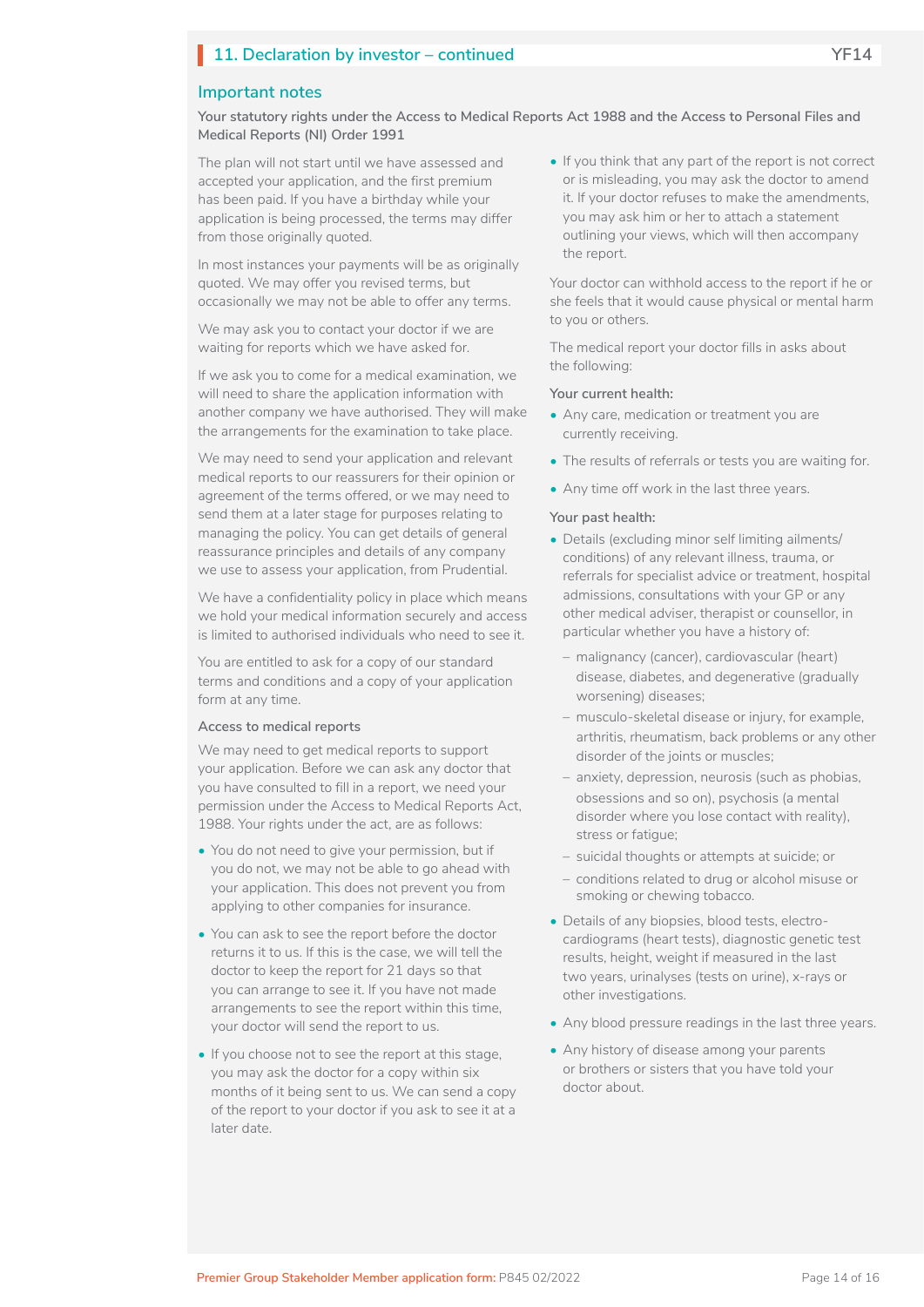# **11. Declaration by investor – continued VF15**

We have asked your doctor not to reveal information about:

- negative tests for HIV, hepatitis B or C;
- any sexually-transmitted diseases unless there could be long-term effects on your health; or
- predictive genetic test results.

The information you and your doctor provide about your health may result in us:

- refusing to provide insurance;
- increasing premiums above standard rates;
- setting premiums at standard rates; or
- setting exclusions or postponing cover.

If you have any questions about your rights under the act or questions relating to the process of getting, assessing or storing medical information please write to: Prudential Chief Medical Officer, Lancing BN15 8GB.

I **do not** want to see the report before it is sent to the company.

I **do** want to see the report before it is sent to the company.

Copies of the plan terms and conditions and the completed application form are available on request.

Signature of applicant

#### **Declaration**

 $\Box$ 

 $\Box$ 

- I agree to you asking any doctor I have consulted about my physical or mental health to provide medical information so you may assess my proposal. You may gather relevant information from other insurers about any other applications for life, critical illness, sickness, disability, accident or private medical insurance that I have applied for. I authorise those asked to provide medical information when they see a copy of this consent form. This form allows you to gather medical reports within six months of the start of the plan, or after my death, to support any claim made on the plan proceeds.
- This information can also be used to maintain management information for business analysis.

**I have read the declaration, important notes and information relating to my rights under the Access to Medical Reports Act.**

**Prudential as Administrator agrees to administer the Prudential (SAL) Stakeholder Scheme as required by the rules of the scheme.**

**If this application has been pre-filled for you, you should read the answers carefully (to recheck the accuracy) before signing the form.**

**If I have applied for Waiver Benefit, I have read the declaration, important notes and information relating to my rights under the Access to Medical Reports Act/Order.**

| ate |   |   |  |  |
|-----|---|---|--|--|
|     | ν | ν |  |  |